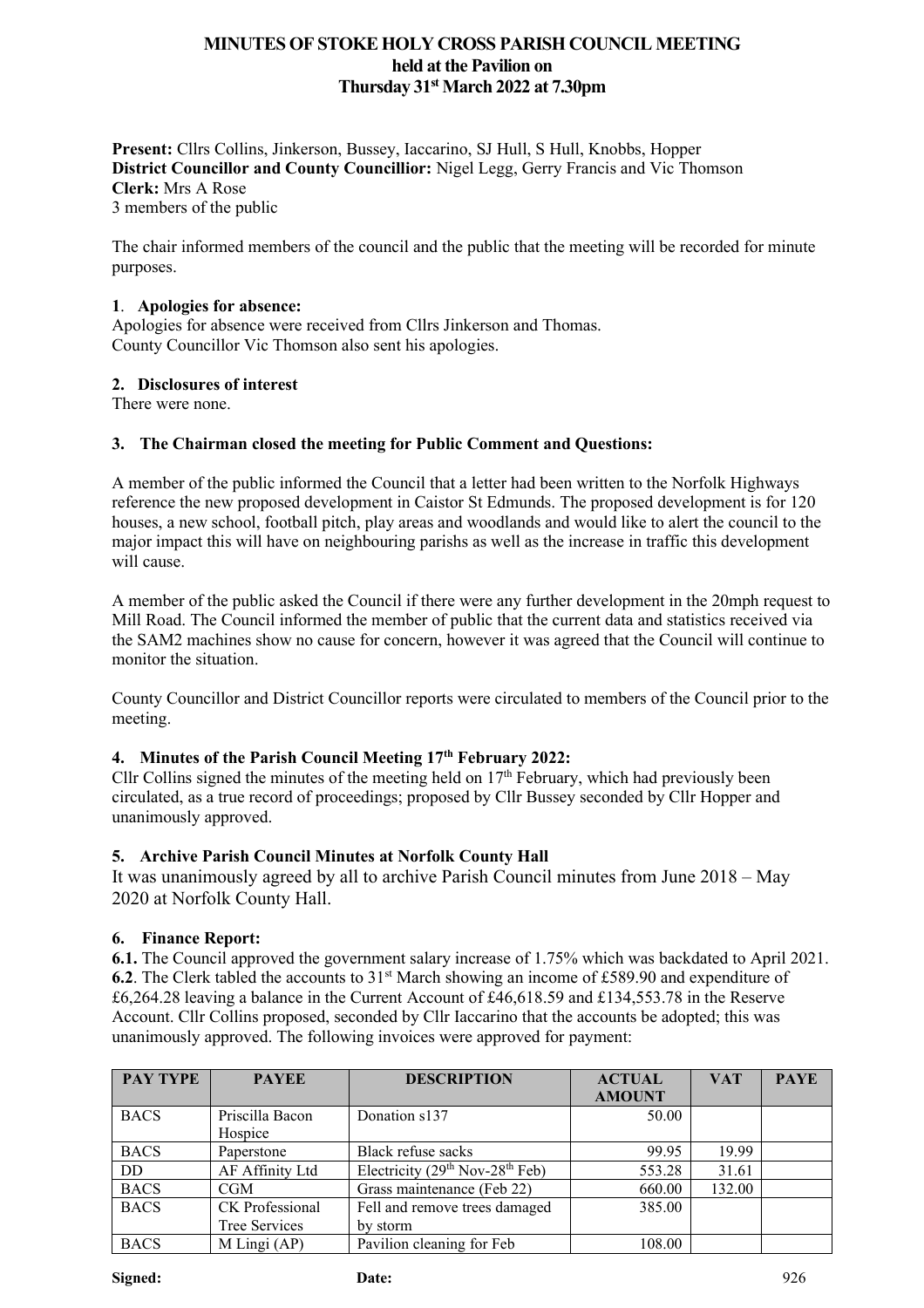|             |                         | <b>TOTAL £</b>                                | 5,617.09 | 438.64 | 208.55 |
|-------------|-------------------------|-----------------------------------------------|----------|--------|--------|
|             | Advice                  |                                               |          |        |        |
| <b>BACS</b> | Norfolk Citizens        | Donation                                      | 50.00    |        |        |
| <b>BACS</b> | Glasdon                 | Dog bin                                       | 108.45   | 21.69  |        |
| <b>BACS</b> | <b>HMRC</b>             | TAX & NI $(6^{th}$ Mar – $5^{th}$ Apr)        |          |        | 139.60 |
| <b>BACS</b> | Nest                    | Clerk pension for Mar                         | 103.00   |        |        |
| <b>BACS</b> | A Rose                  | WAH Allowance for Mar                         | 13.00    |        |        |
| <b>BACS</b> | A Rose                  | Government pay increase                       | 105.14   |        |        |
| SO          | A Rose                  | Mar Salary                                    | 825.72   |        |        |
| <b>BACS</b> | <b>HMRC</b>             | TAX & NI $(6^{th}$ Feb – 5 <sup>th</sup> Mar) |          |        | 68.95  |
| <b>BACS</b> | Nest (AP)               | Clerk pension for Feb                         | 87.55    |        |        |
| <b>BACS</b> | A Rose                  | WAH Allowance for Feb                         | 13.00    |        |        |
| SO          | A Rose (AP)             | Feb salary                                    | 825.72   |        |        |
|             |                         | saxophone PJE for Caron<br>Robinson)          |          |        |        |
| <b>BACS</b> | A Rose                  | Expenses (Deposit paid for                    | 100.00   |        |        |
| <b>BACS</b> | A Rose                  | Expenses (football nets)                      | 92.43    | 18.48  |        |
| <b>BACS</b> | AF Affinity Ltd<br>(AP) | Electricity ( $1st Oct - 28th Nov$ )          | 276.46   | 15.79  |        |
| <b>BACS</b> | SJ Hull                 | Expenses (CSW clip board)                     | 9.99     |        |        |
| <b>BACS</b> | <b>SNDC</b>             | Annual bin charges                            | 995.40   | 199.08 |        |
|             | (AP)                    | girl's toilet                                 |          |        |        |
| <b>BACS</b> | <b>MKL</b> Services     | Replace taps and fix leak in the              | 155.00   |        |        |

### **Receipts this month:**

| <b>DATE</b> | <b>ACCOUNT</b>  | <b>RECEIVED FROM</b>              | <b>AMOUNT</b> |
|-------------|-----------------|-----------------------------------|---------------|
| 17/02/22    | <b>Barclays</b> | Hall hire (band practice)         | 15.00         |
| 17/02/22    | <b>Barclays</b> | Hall Hire (Band Practice)         | 15.00         |
| 17/02/22    | <b>Barclays</b> | Hall hire (band practice)         | 15.00         |
| 22/02/22    | <b>Barclays</b> | Hall Hire (band practice)         | 15.00         |
| 23/02/22    | <b>Barclays</b> | Hall hire (Allotment Association) | 10.00         |
| 25/02/22    | <b>Barclays</b> | Pre-school rent (Feb)             | 351.90        |
| 07/03/22    | <b>Barclays</b> | Hall hire (band practice)         | 15.00         |
| 09/03/22    | <b>Barclays</b> | Electric meter                    | 98.00         |
| 14/03/22    | <b>Barclays</b> | Hall hire (band practice)         | 15.00         |
| 22/03/22    | <b>Barclays</b> | Hall hire (band practice)         | 15.00         |
| 24/03/22    | <b>Barclays</b> | K Hurn hall hire                  | 15.00         |
|             |                 | <b>TOTAL £</b>                    | 589.90        |

### **Responsible Finance Officer Report:**

| <b>DETAILS</b>                                 | <b>CREDIT</b> | <b>DEBIT</b> | <b>TOTAL</b> |
|------------------------------------------------|---------------|--------------|--------------|
| CASH BOOK BALANCE BROUGHT FORWARD              | 52,292.97     |              |              |
| (COMMUNITY ACCOUNT) A                          |               |              |              |
| RECEIPTS THIS MONTH (COMMUNITY ACCOUNT         | 589.90        |              |              |
| <b>LISTED ABOVE) B</b>                         |               |              |              |
| PAYMENTS THIS MONTH (LISTED ABOVE) C           |               | 6,264.28     |              |
| <b>CASHBOOK BALANCE CARRIED FORWARD (=A+B-</b> |               |              | 46,618.59    |
| C) COMMUNITY ACCOUNT BALANCE                   |               |              |              |
| <b>BUSINESS SAVER ACCOUNT BALANCE (INC</b>     |               |              | 134,553.78   |
| <b>INTEREST)</b>                               |               |              |              |

| <b>DETAILS</b>                                      | <b>S106</b> | CH)        | <b>TOTAL</b> |
|-----------------------------------------------------|-------------|------------|--------------|
| <b>NEW PAVILION</b>                                 | 148.381.73  | 132,772.31 | 281,154.04   |
| PLAY EQUIPMENT (if cannot be allocated to Pavilion) | 80,878,57   |            | 80,878.57    |
| TOTAL                                               |             |            | 362,032.61   |

#### **6.3. Financial Risk Assessment:**

The Financial Risk Assessment was reviewed and ratified with no amendments. Proposed by Cllr Collins, seconded by Cllr Iaccarino and unanimously adopted.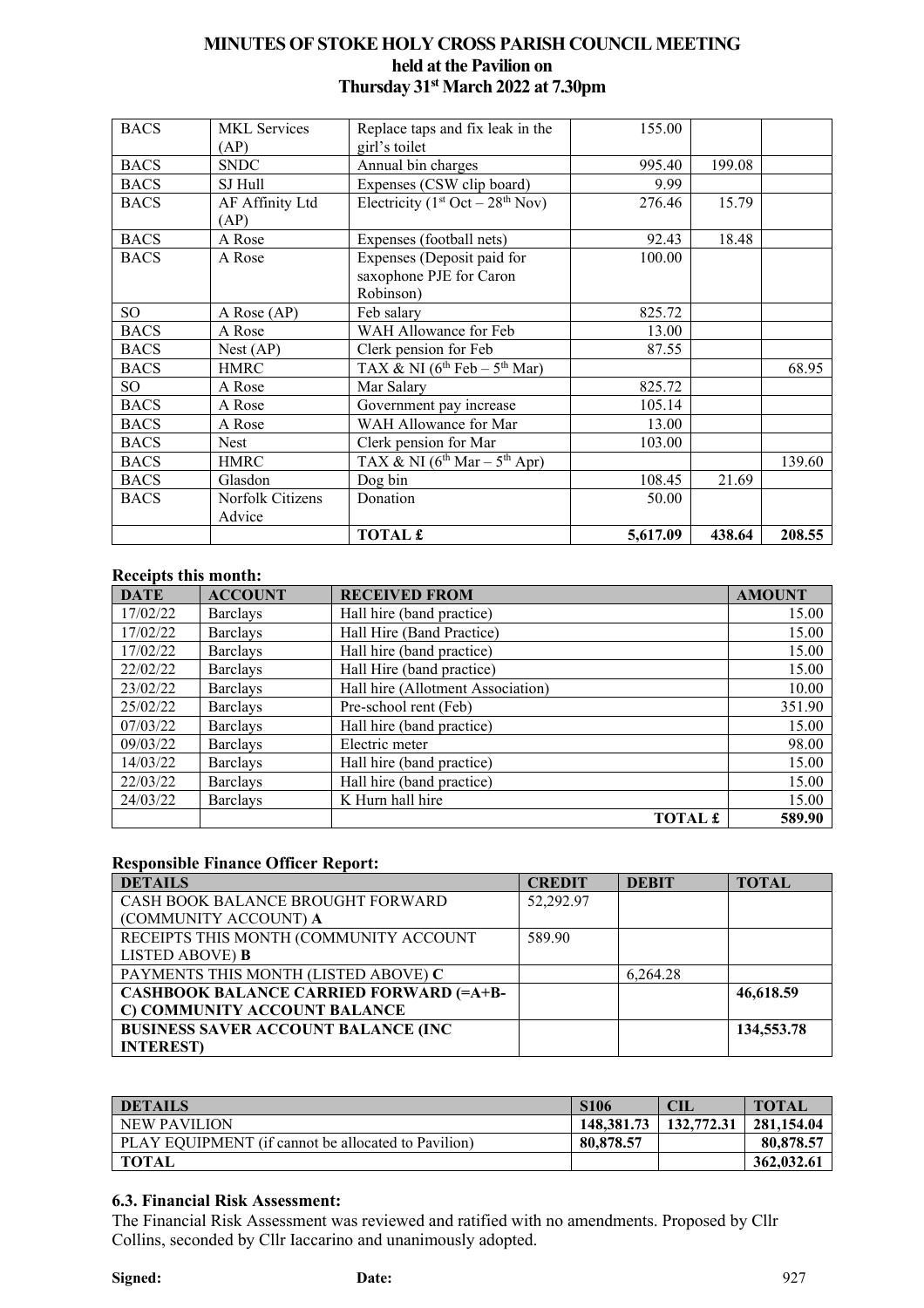# **7. New Pavilion Working Group**

Cllr Bussey updated the Council on progress with the new Pavilion Hall. After discussion it was agreed to commence the digging and concrete footings to constitute commencement of building. Proposed by Cllr SJ Hull, seconded by Cllr Collins and unanimously approved.

It was agreed for G Davies to approach South Norfolk District Council to carry out a fact find on the unallocated S106 monies to understand if these funds could be used towards the new hall.

# **8. Planning Applications:**

2021/2813: Lime Kiln Barn, 37 Norwich Rd; Single storey detached garage.

2021/0241: Petersfield Farm, Valley Farm Lane; Variation of condition 2 of permission 2021/1184 (proposed erection of a self-build dwelling with cart shed) – amended plans.

2022/0258: The Hayloft 30A Poringland Road; Single storey side extension (revised from 2021/0674)

2022/0267: Highfields House, Chandler Road; To build a single tennis court in the paddock area of the garden at Highfields House.

2022/0331: 34 Brickle Road; Proposed first floor extensions. New pitched roof to replace flat rood on former attached garage.

2022/0284: 6 Waveney Close; Erection of triple bay cart lodge

2022/0352: 88 Norwich Road; First floor extension

2022/0412: Highfields House, Chandler Road; Construction of swimming pool and extension of existing annexe, to create a working and leisure annex

# **9. Consultees Reports on Planning Applications:**

2022/0232: Holmlea, 7 Brickle Road; Proposed single storey rear extension, extending 8m from the rear wall of the original dwelling house, with a maximum height of 4m and an eaves height of 2.4m – **Prior approval not required.**

# **10. Clerk report and update on items not on the agenda**

- **10.1.** The clerk had received an email from Bruce Faulkner of Rogers and Norton reference the transfer of the amenity land and explained that the delay is with the developers solicitors.
- **10.2.** The clerk expressed her thanks to Cllr SJ Hull for relocating the new dog bin on Poringland Road.
- **10.3.** The clerk reported that new goal posts nets had been purchased and had instructed Danny Morley to fit them at his earliest convenience.
- **10.4.** Cllr Collins updated the Council in regards to hopefully finding a Caretaker willing to take on the position and will hopefully be able to appoint said caretaker at our Annual Parish Council meeting in May.<br>10.5. The Council sadl
- **10.5.** The Council sadly received acknowledgement of District Councillor Vivienne Clifford-Jackson resignation due to personal circumstances. The Council thanked Cllr Clifford- Jackson for her service and wished her all the best.
- **10.6.** The clerk reported that the private sign placed on the communal open space land had been removed and that the rose bushes previously discussed are planted in accordance with the landscape drawing and is not a public right of way.
- **10.7.** South Norfolk District Council had notified the Council that all sanitising stations, posters and banners will be removed in the upcoming days.

# **11. Freedom of Information Policy and Data Protection Policy**

The Freedom of Information Policy and Data Protection Policy were reviewed and ratified with no amendments. Proposed by Cllr Knobbs, seconded by Cllr Hull and unanimously adopted